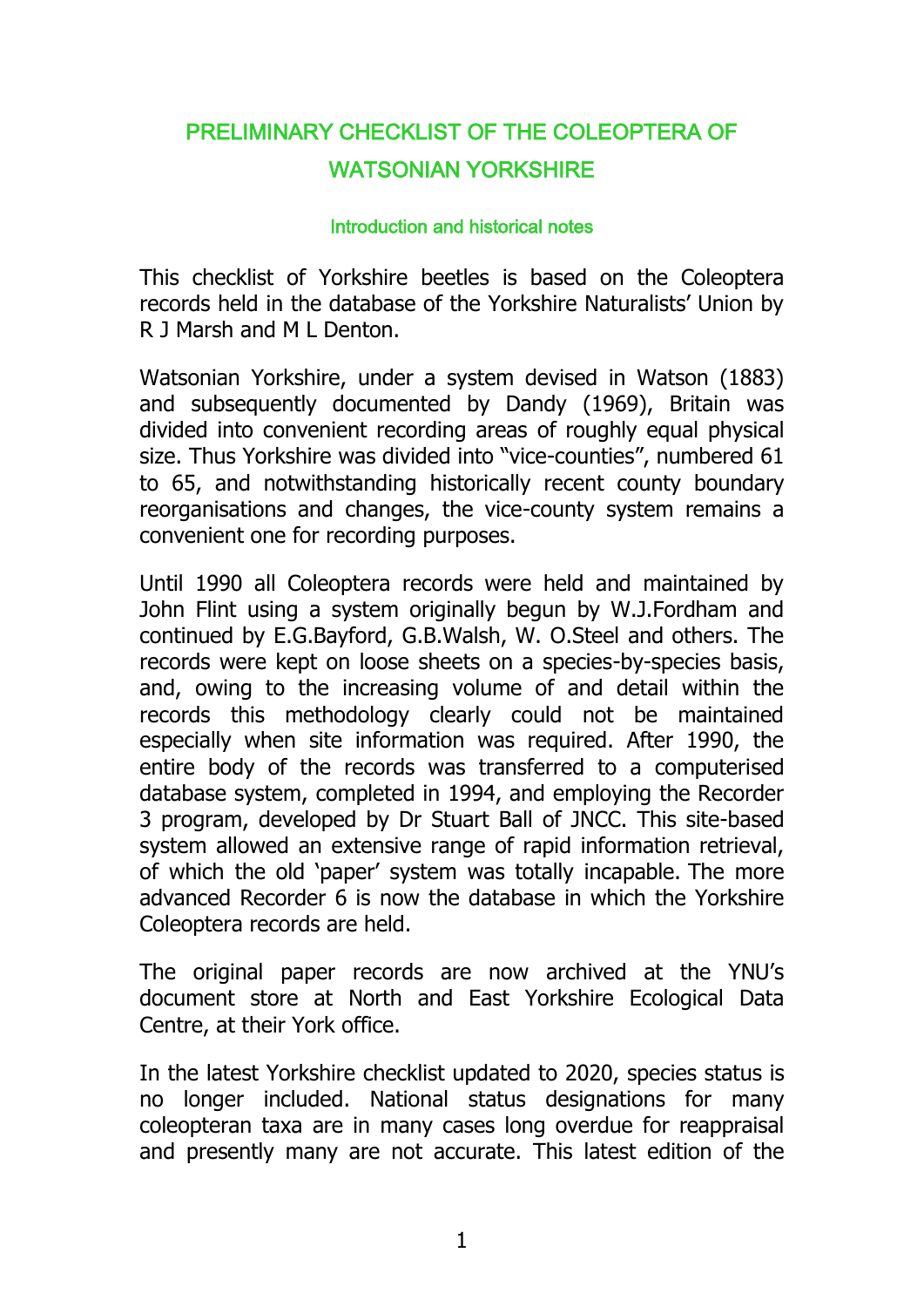Yorkshire Coleoptera checklist is based on nomenclature contained in Duff (2018).

# Aims of the checklist

For some time coleopterists in Yorkshire, and nationally, have been requesting a working checklist of species so far known to have occurred in the county. The checklist may be viewed as a plea for Yorkshire records of species which do not appear in this checklist and so it is hoped that Coleoptera workers in other parts of Britain and in organisations other than the YNU will inform the author of Yorkshire beetle records in their possession, so that these may be added to our database and checklist. The checklist will serve to highlight areas of the fauna which are underworked, and it will serve to demonstrate those underworked areas of the county, particularly VC65. As time goes by, new species will hopefully be added to the County list and this checklist will be updated periodically.

## **Progress since the previous checklist of 2017**

Since the last edition of the checklist which was posted on this website in 2017, there have been many additions, deletions and clarifications of species for the five vice-counties. I have been assisted in this by YNU entomologists including Mike Denton, Roy Crossley, Peter Kendall, Bill Dolling, the late Frank Kenington, Bill Ely, Eric Smith, Derek Whiteley, John Hancox and Derek Bateson, who have kindly submitted their records. I also thank all contributors to the Coleoptera database since 2017.

With a total number of species a little more than 3000, there is always scope for errors and omissions to occur. Responsibility for these rests entirely with R Marsh, but please contact either of the recorders to report any anomalies or suspicious entries in the checklist.